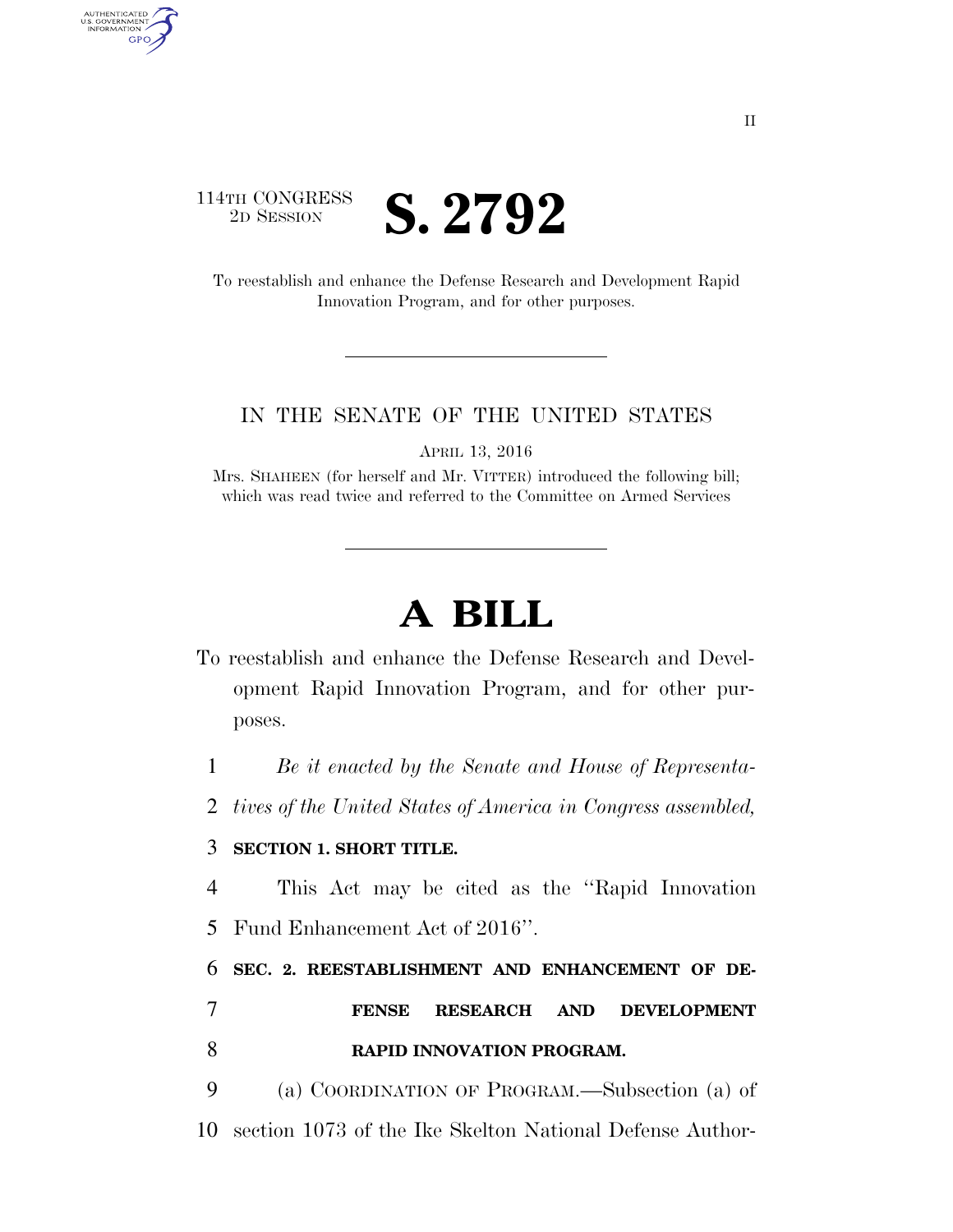ization Act for Fiscal Year 2011 (Public Law 111–383; 124 Stat. 4366; 10 U.S.C. 2359 note) is amended by add- ing at the end the following: ''The program shall be coordi- nated with the senior acquisition executives of the depart- ments, Agencies, and components of the Department of Defense.''.

 (b) DEPARTMENT OF DEFENSE EXPENDITURES.— Subsection (d) of such section is amended to read as fol-lows:

 ''(d) DOD EXPENDITURES.—(1) For fiscal year 2017 and each fiscal year thereafter, the Department of Defense shall obligate for expenditure for eligible technologies under the program not less than 1 percent of the aggre- gate budget of the Department of Defense for such fiscal year for research, development, test, and evaluation and available for projects and activities at the level of Ad- vanced Component Development Prototypes and above (referred to as '6.4' and above).

 ''(2) Nothing in paragraph (1) may be construed to prohibit the departments, Agencies, and components of the Department from expending on eligible technologies in a fiscal year an amount for that fiscal year in excess of the amount otherwise required by that paragraph.''.

 (c) BRIEFING REQUIREMENTS.—Subsection (f) of such section is amended to read as follows: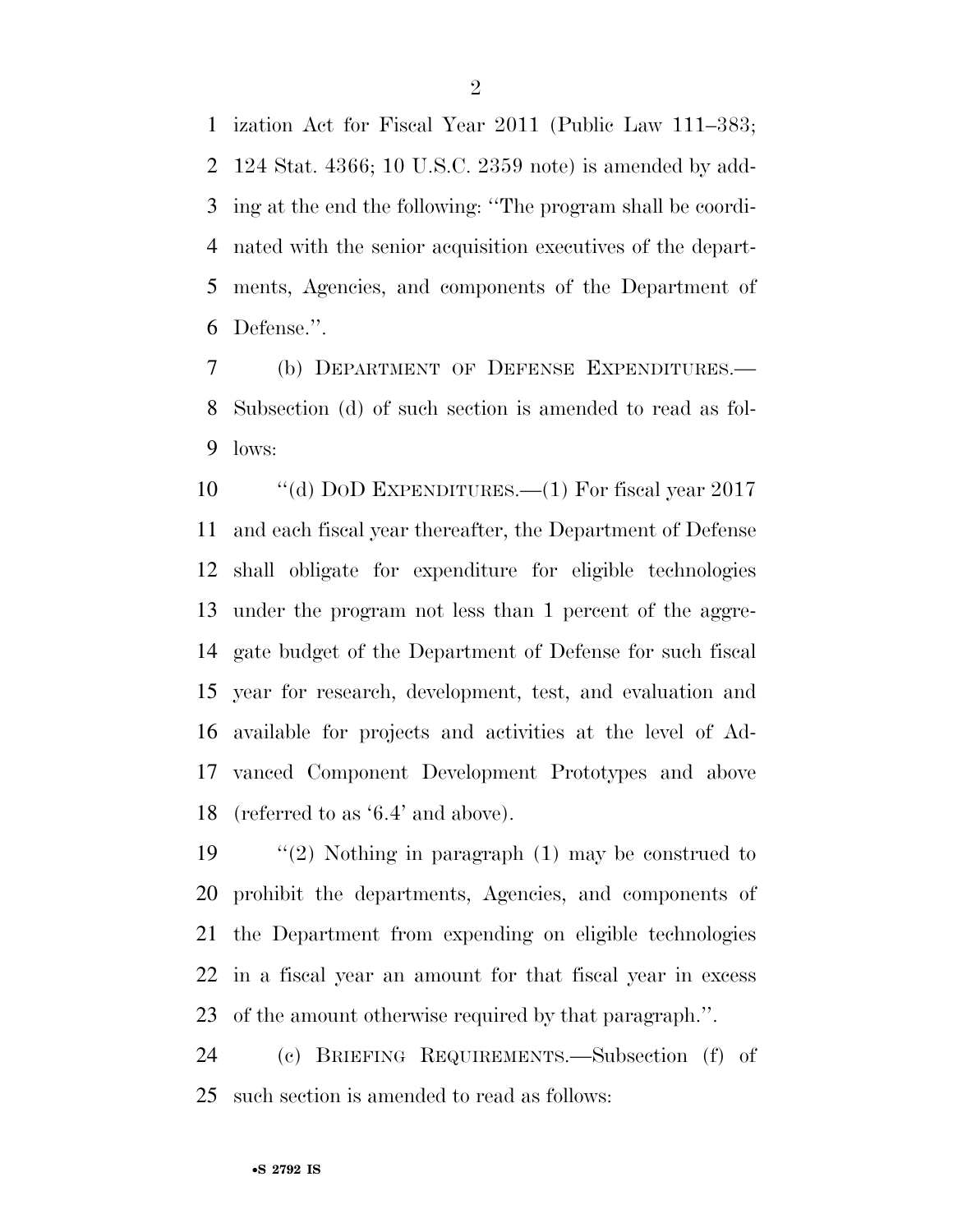| $\mathbf{1}$ | "(f) ANNUAL BRIEFING.—(1) Not later than Janu-                |
|--------------|---------------------------------------------------------------|
| 2            | ary 31 each year, the Secretary shall brief the appropriate   |
| 3            | committees of Congress on the program under this section      |
| 4            | during the previous fiscal year, including the following:     |
| 5            | "(A) A list of each project funded under this                 |
| 6            | section during such fiscal year, including a short de-        |
| 7            | scription of each such project.                               |
| 8            | "(B) The amount of funding provided for each                  |
| 9            | such project.                                                 |
| 10           | $\cdot\cdot$ (C) The defense acquisition program that each    |
| 11           | such project supports, including the extent to which          |
| 12           | such project meets needs identified in its acquisition        |
| 13           | plan.                                                         |
| 14           | $\lq\lq$ (D) The anticipated timeline for transition for      |
| 15           | such project, or if such project transitioned during          |
| 16           | such fiscal year, to what program of record it                |
| 17           | transitioned.                                                 |
| 18           | $\lq$ <sup>"</sup> (E) Whether the award for the project was  |
| 19           | made to a small business participating in the Small           |
| 20           | Business Innovation Research Program or Small                 |
| 21           | Business Technology Transfer Program under sec-               |
| 22           | tion 9 of the Small Business Act $(15 \text{ U.S.C. } 638)$ , |
| 23           | a small business under section 3 of that Act (15              |
| 24           | U.S.C. 632), or a nontraditional defense contractor           |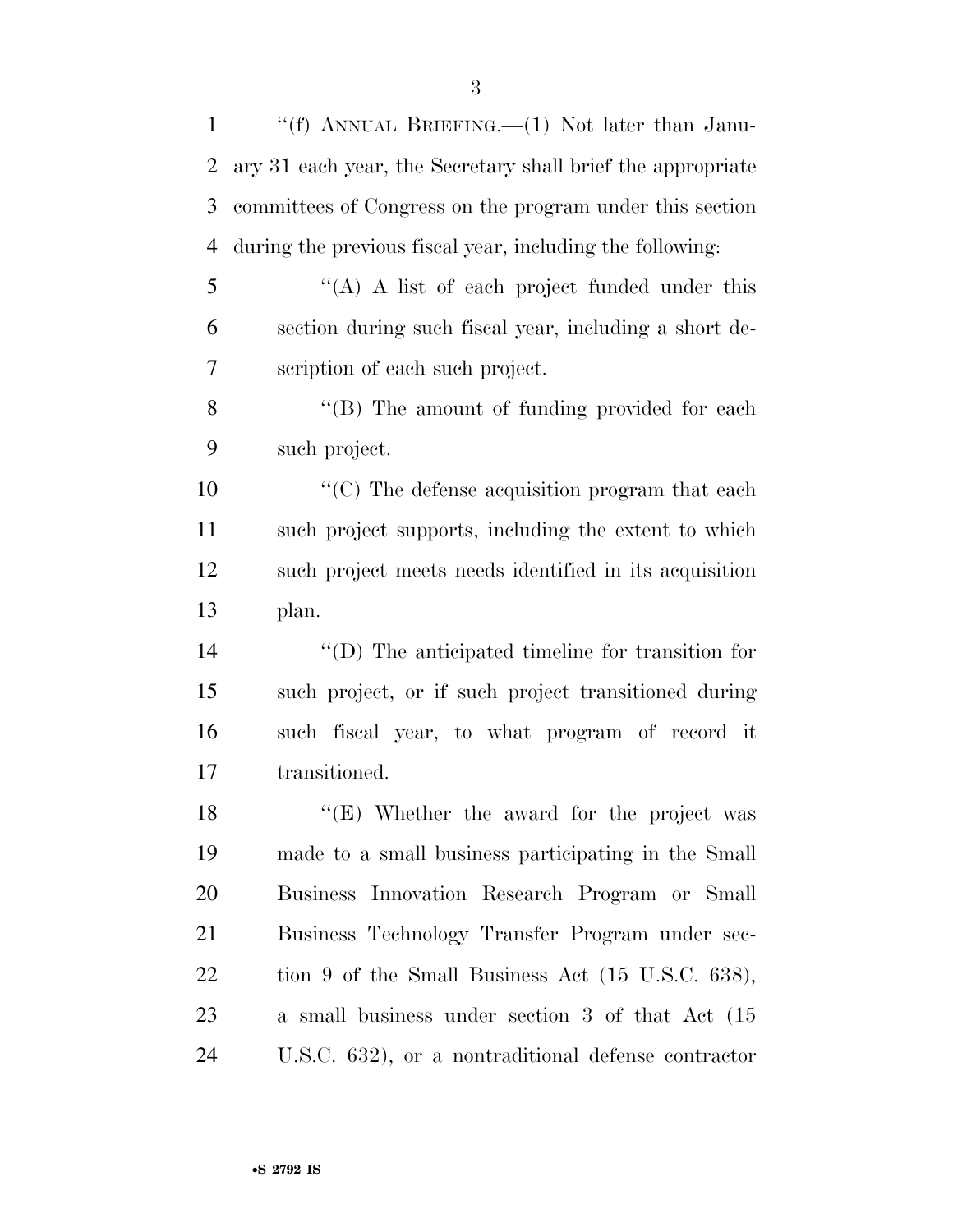| $\mathbf{1}$   | under section $2371(a)$ of title 10, United States        |
|----------------|-----------------------------------------------------------|
| $\overline{2}$ | Code.                                                     |
| 3              | $\lq\lq(F)$ The degree to which a competitive, merit-     |
| $\overline{4}$ | based process was used to evaluate and select the         |
| 5              | performers of the projects selected under this section    |
| 6              | during such fiscal year.                                  |
| $\tau$         | $\lq(2)$ In this subsection, the term 'appropriate com-   |
| 8              | mittees of Congress' means—                               |
| 9              | "(A) the Committee on Armed Services and the              |
| 10             | Committee on Small Business and Entrepreneurship          |
| 11             | of the Senate; and                                        |
| 12             | "(B) the Committee on Armed Services and the              |
| 13             | Committee on Small Business of the House of Rep-          |
| 14             | resentatives.".                                           |
| 15             | (d) REESTABLISHMENT OF PROGRAM AND DEFINI-                |
| 16             | TION.—Subsection (g) of such section is amended to read   |
| 17             | as follows:                                               |
|                | 18 "(g) ELIGIBLE TECHNOLOGY DEFINED.—In this sec-         |
| 19             | tion, the term 'eligible technology' means the following: |
| 20             | "(1) A technology that has received a Phase II            |
| 21             | award under the Small Business Innovation Re-             |
| 22             | search Program or the Small Business Technology           |
| 23             | Transfer Program under section 9 of the Small             |
| 24             | Business Act (15 U.S.C. 638).                             |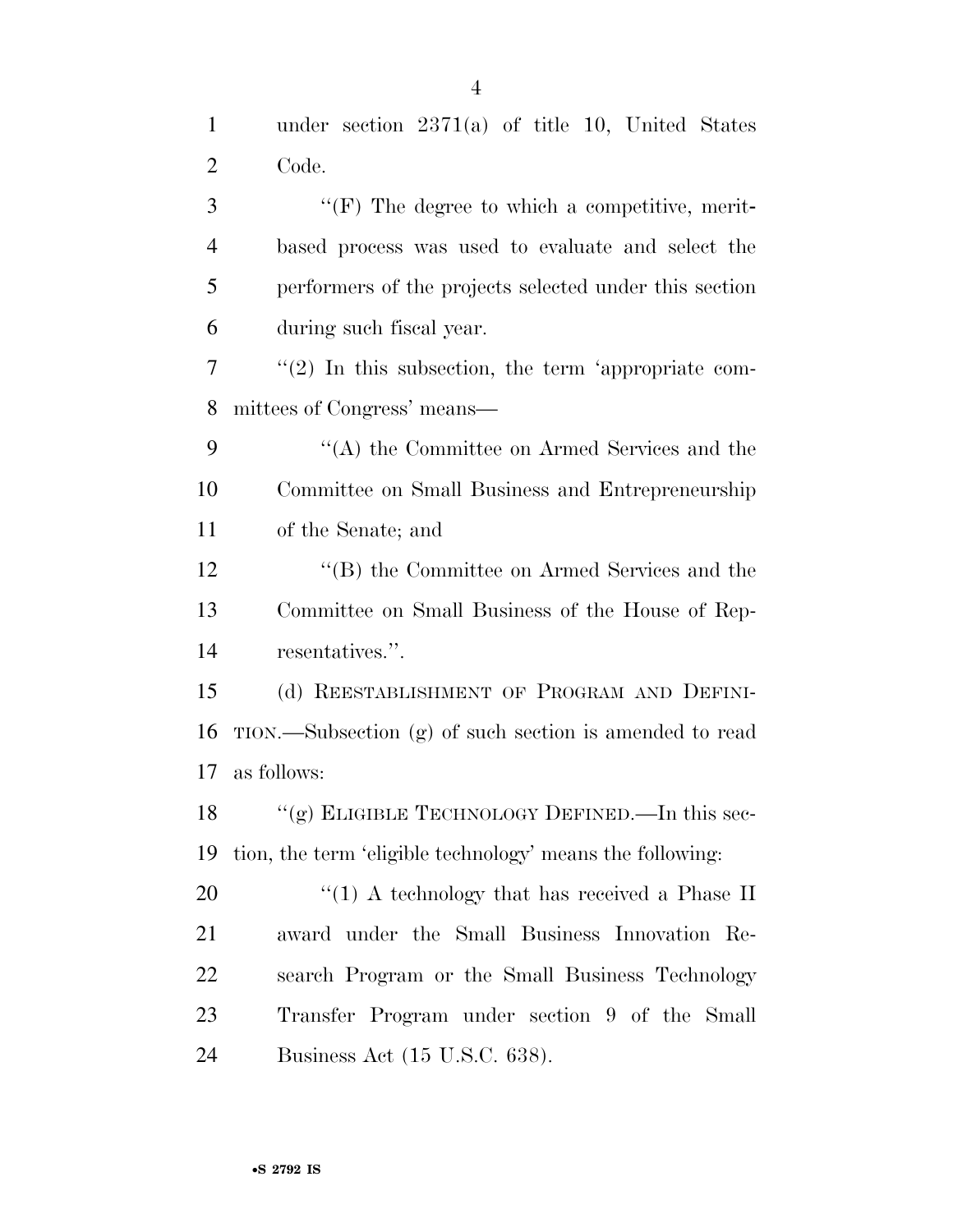1  $\frac{1}{2}$  A technology developed by a nontraditional defense contractor (as that term is defined in section 2302(9) of title 10, United States Code).

4  $\frac{4}{3}$  A technology developed by the defense lab-oratories.

 ''(4) Any other innovative technology (including a dual use technology), as determined by the Sec-retary.''.

 (e) ADDITIONAL PROGRAM FLEXIBILITY.—Not later than 180 days after the date of the enactment of this Act, the Secretary of Defense shall issue additional guidelines for the operation of the Defense Research and Develop- ment Rapid Innovation Program under section 1107 of the Ike Skelton National Defense Authorization Act for Fiscal Year 2011 (as amended by this section). The guid-ance shall include the following:

 (1) Guidance to Department of Defense per- sonnel on using, to the maximum extent practicable, procedures under the Program for direct award (as 20 described in section  $9(r)(4)$  of the Small Business Act (15 U.S.C. 638(r)(4)) to firms participating in the Small Business Innovation Research Program or Small Business Technology Transfer Program under section 9 of that Act.